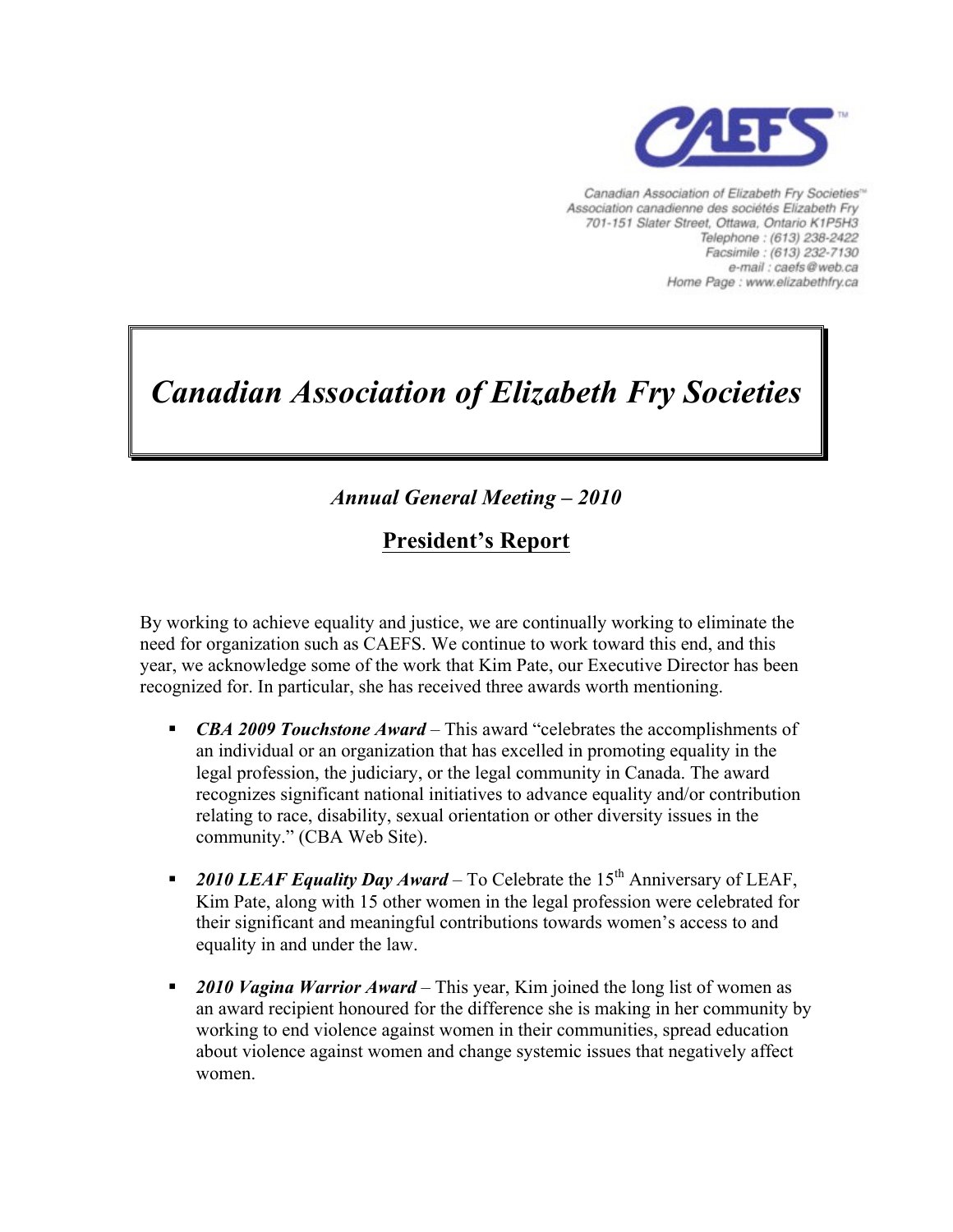This year has been a very busy one with a number of legal actions arising, including:

- Pursuing Ashley Smith's request that we access her files;
- Potential challenge to CSC's Management Protocol Regime and overall classification process, especially for Indigenous women;
- Challenging the transfer of a young woman from the youth system into the federal penitentiary system, less than one month after the death of Ashley Smith;
- In sentencing procedures, including prison as a risk factor likely to induce violent behavior;
- Assessing cases for potential conviction reviews;
- Assisting defence counsel to challenge the charging and prosecuting of women who use lethal force to defend themselves and/or their children;
- Presenting evidence to counter the regressive law and order agenda outlined in successive new legislative reforms tabled in Parliament.

On behalf of the entire network, we thank all of the members of the Board of Directors and our membership for your continued efforts to maintain CAEFS' stellar reputation and steadfast determination to fulfill our mandate without compromising fairness, humanity or equality. On behalf of the Board, I also thank Kim Pate, our tireless Executive Director, for her dedication and hard work on behalf of CAEFS. We owe a debt of tremendous gratitude to all who have helped to build and shape CAEFS for the women and girls with and on behalf of whom we work.

el

Lucie Joncas President Canadian Association of Elizabeth Fry Societies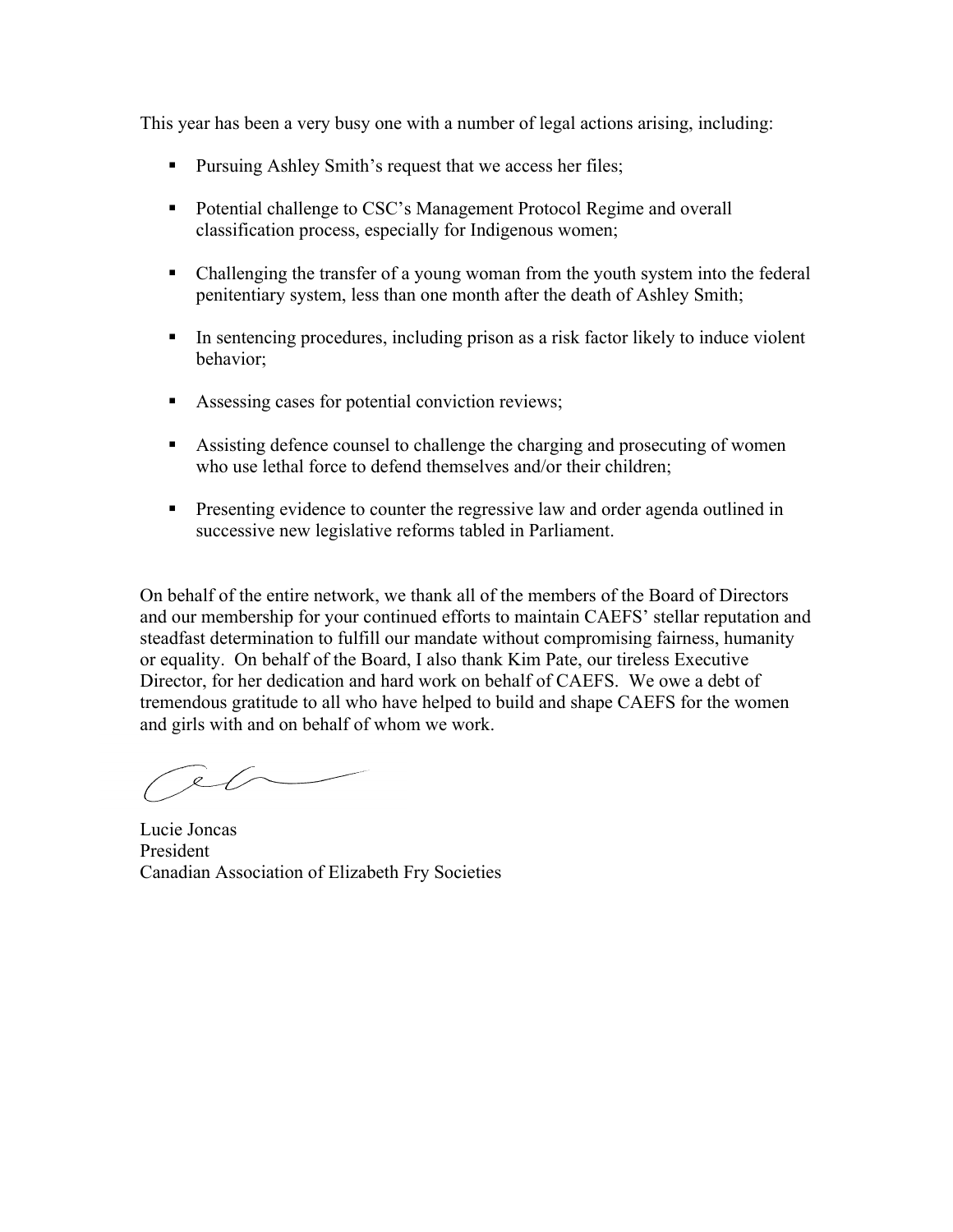

Canadian Association of Elizabeth Fry Societies<sup>16</sup> Association canadienne des sociétés Elizabeth Fry 701-151 Slater Street, Ottawa, Ontario K1P5H3 Telephone: (613) 238-2422 Facsimile: (613) 232-7130 e-mail : caefs@web.ca Home Page : www.elizabethfry.ca

## *Treasurer's Report*

## *Fiscal Year: April 1, 2009 – March 31, 2010*

It is with pleasure that I am able to report to our membership that the fiscal situation of the Canadian Association of Elizabeth Fry Societies (CAEFS) continues to remain positive and stable. We are wisely planning for the future in the event that this is not the situation we face in the coming years.

Once again, particularly in these times of economic, social and personal restraint, we are proud that we have ensured that the CAEFS' membership is well represented by our national office. Fiscal constraints have not diminished our efforts on behalf of the victimized, marginalized, criminalized and institutionalized women with and on behalf of whom we exist. Our Executive Director has continued to offset some of these expenses by donating to CAEFS the resources she raises via her speaking engagements, awards and her teaching at the University of Ottawa, Faculty of Law.

We look forward to continuing to fulfill the mandate of CAEFS. A detailed accounting of our expenditures is available in our audited financial statements. All financial commitments have been met and CAEFS has operated in accordance with the direction of the Board throughout the past year. On behalf of the Board of Directors, I thank all of the membership for your continued efforts to maintain CAEFS' fiscal stability.

Cathie Penny Treasurer Canadian Association of Elizabeth Fry Societies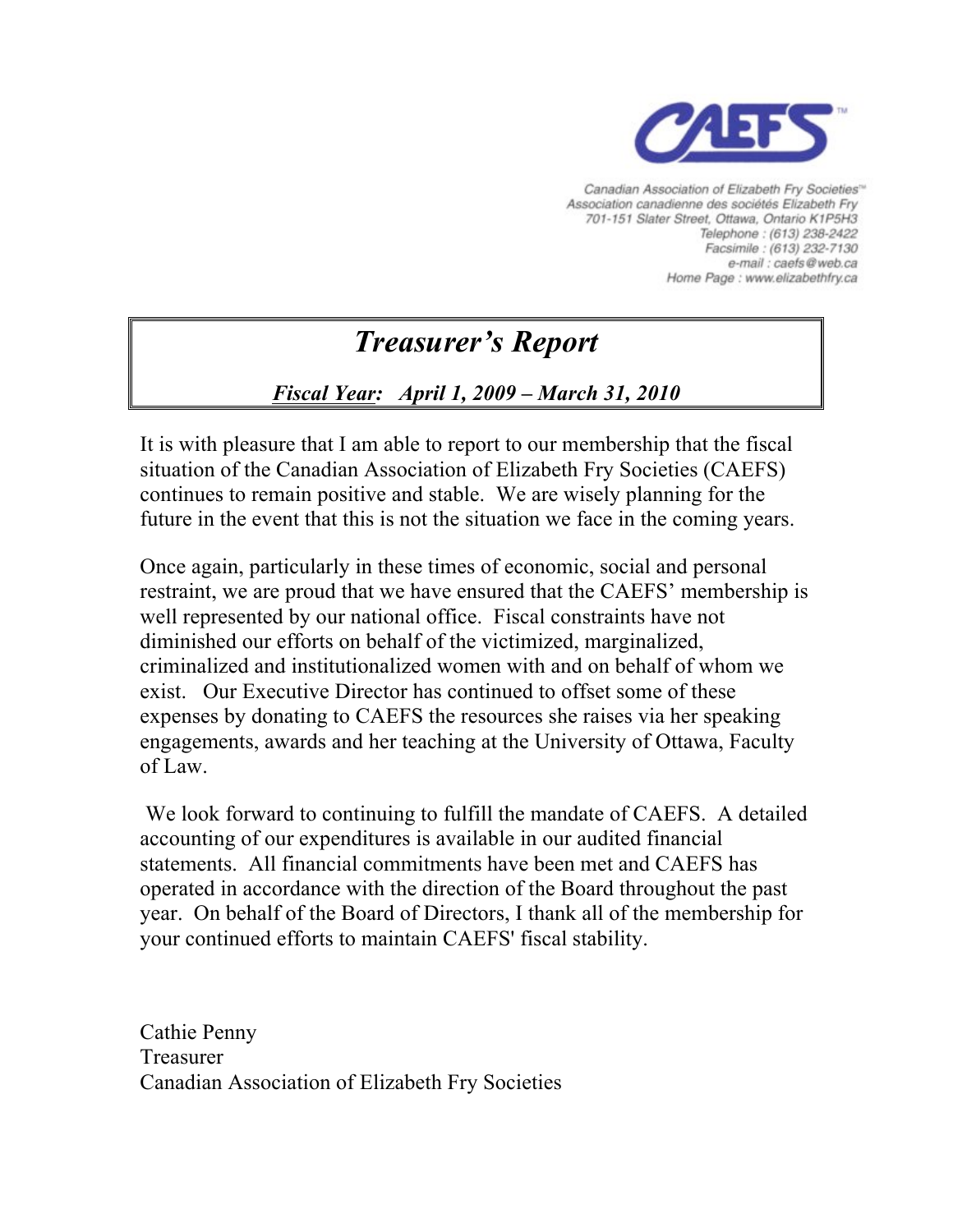

Canadian Association of Elizabeth Fry Societies<sup>16</sup> Association canadienne des sociétés Elizabeth Fry 701-151 Slater Street, Ottawa, Ontario K1P5H3 Telephone: (613) 238-2422 Facsimile: (613) 232-7130 e-mail : caefs@web.ca Home Page : www.elizabethfry.ca

## *Canadian Association of Elizabeth Fry Societies*

## *Annual General Meeting – 2010*

## **Executive Director's Report**

*How wonderful it is that nobody need wait a single moment before starting to improve the world.*

> Anne Frank

Working with our membership, Board and the women with whom we have the profound privilege and responsibility of walking part of their life paths, continues to be one of the most rewarding features of this position. Thank you to each and every one of you committed, caring and compassionate women for doing your level best to alleviate oppression and improve the world.

In terms of our activities, during the past year, we were invited by individual Members of Parliament, Senators, Parliamentary and Senate Committees to meet with and/or appear before them to comment on current legislative and policy reform issues on 31 occasions. Furthermore, we had 337 meetings with political staff and bureaucrats.

We spoke at 107 individual events, from public talks, recognition ceremonies, conference presentations to media events. Although my personal circumstances required me to curtail my travel somewhat this year, I attended a number of regional meetings in person or via teleconference and accompanied Regional Advocates to the federal prisons, in addition to having the opportunity to meet with Board members, staff and/or volunteers and clientele of 15 of our 25 members, as well as our newest emerging Elizabeth Fry Society on Prince Edward Island.

We contributed to media stories on 84 occasions and wrote 10 reports, articles or papers for presentation or publication, as well as 420 letters. This does not include the volume of additional information influx that the CAEFS office receives. For instance, we also de dealt with 45,170 emails, 8,128 telephone calls, and 927 faxes.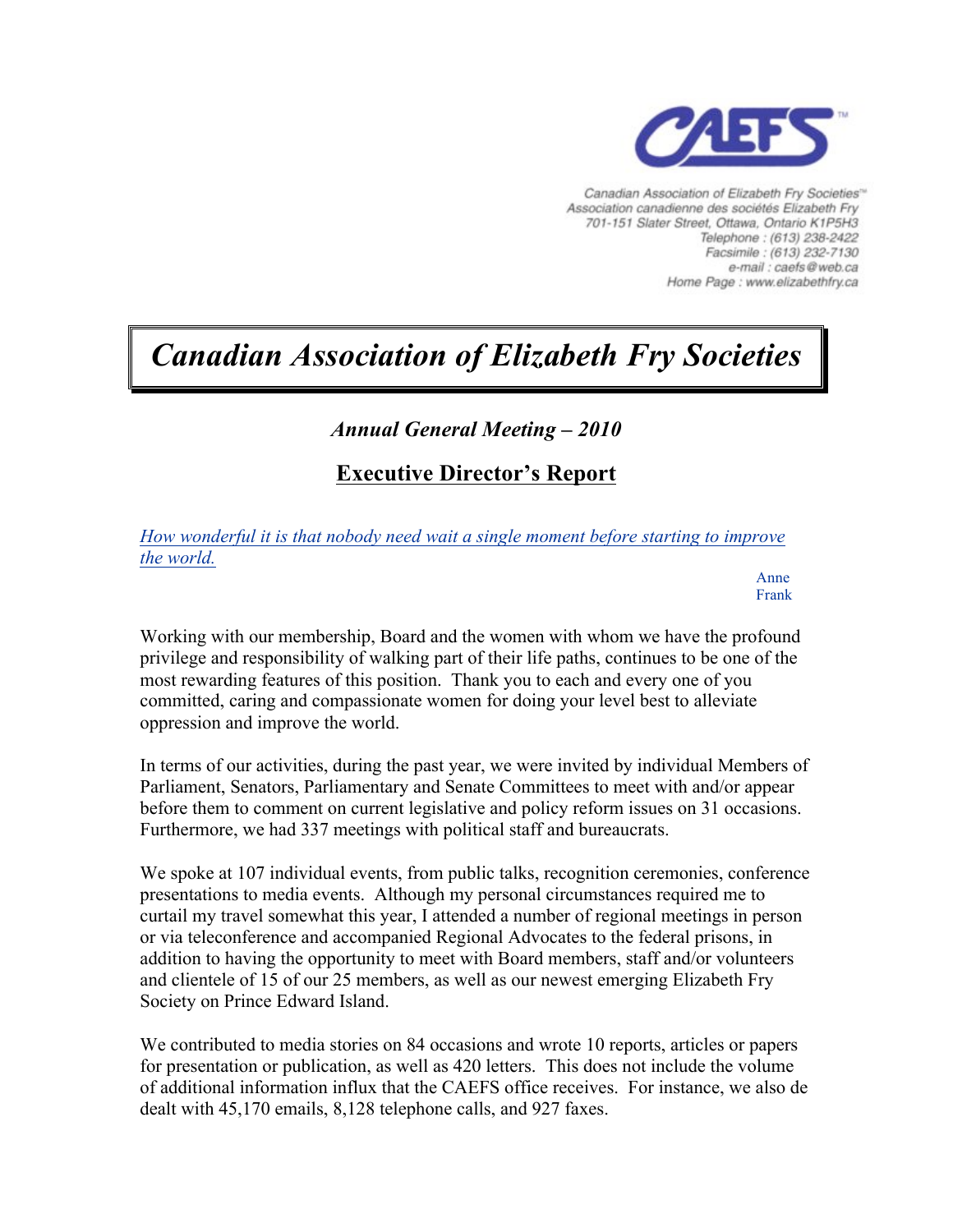The figures I just listed do not reflect the additional work contributed by our amazingly enthusiastic and creative membership across Canada. Regardless of resource limitations, our network of local Elizabeth Fry Society offices across Canada make a significant and enduring impact in their respective communities, regions, and for the country as a whole. This reality notwithstanding, as you review our reports and as we continue our work, you will see that there is still much work to be done by our wonderful network of phenomenal women.

The following report will provide you with an overview of our work to promote the rights and entitlements of women with the lived experience of criminalization and/or imprisonment. As we continue to learn and grow via our collective and collaborative efforts, we look forward to also celebrating the strength, flexibility, tenacity and evolution of the network.

## **Priority Issues and Law Reform Initiatives**

Canadians are smart, concerned and compassionate people. As recent media stories and other public discussions reveal, they are not fooled by inflammatory rhetoric or baseless allegations that punishment is an effective remedy to crime or means of promoting public safety. Rather, there is mounting proof that pushes for longer and more mandatory minimum sentences actually promote fear and that more austere and isolating prison conditions are at best debilitating, and ,at worst, brutalizing. The case for progressive sentencing and community integration policies is grounded in research and reliable evidence.

Canadian taxpayers are increasingly frustrated by the government's lurch toward longer and more punitive sentences. They are also fundamentally opposed to the long-term devastation occasioned by the evisceration of social, health, educational and fiscal resources. Likewise, as we heard first hand during the forum on Parliament Hill that the Housing Committee sponsored, it is very clear that many Canadians question the rush to accept prisons as the default for a lack of housing for the homeless, or shelter for those escaping violence. In addition, people are not willing to accept prisons as a substitute for community-based treatment for those with disabling mental health issues or childhood institutional abuse.

#### ∗ Regional Advocacy

The Regional Advocate Teams in each of the regions are a tremendous credit to CAEFS. They give voice to the women inside and facilitate linkages between women and our membership, as well as other community supports and resources. In the coming year, we look forward to the opportunity to renew partnerships with governmental and nongovernmental leadership focusing on the need to enhance community-based resources for women. CAEFS Regional Advocacy Teams have already started on this work by enhancing community-based prevention and sentencing options, as well community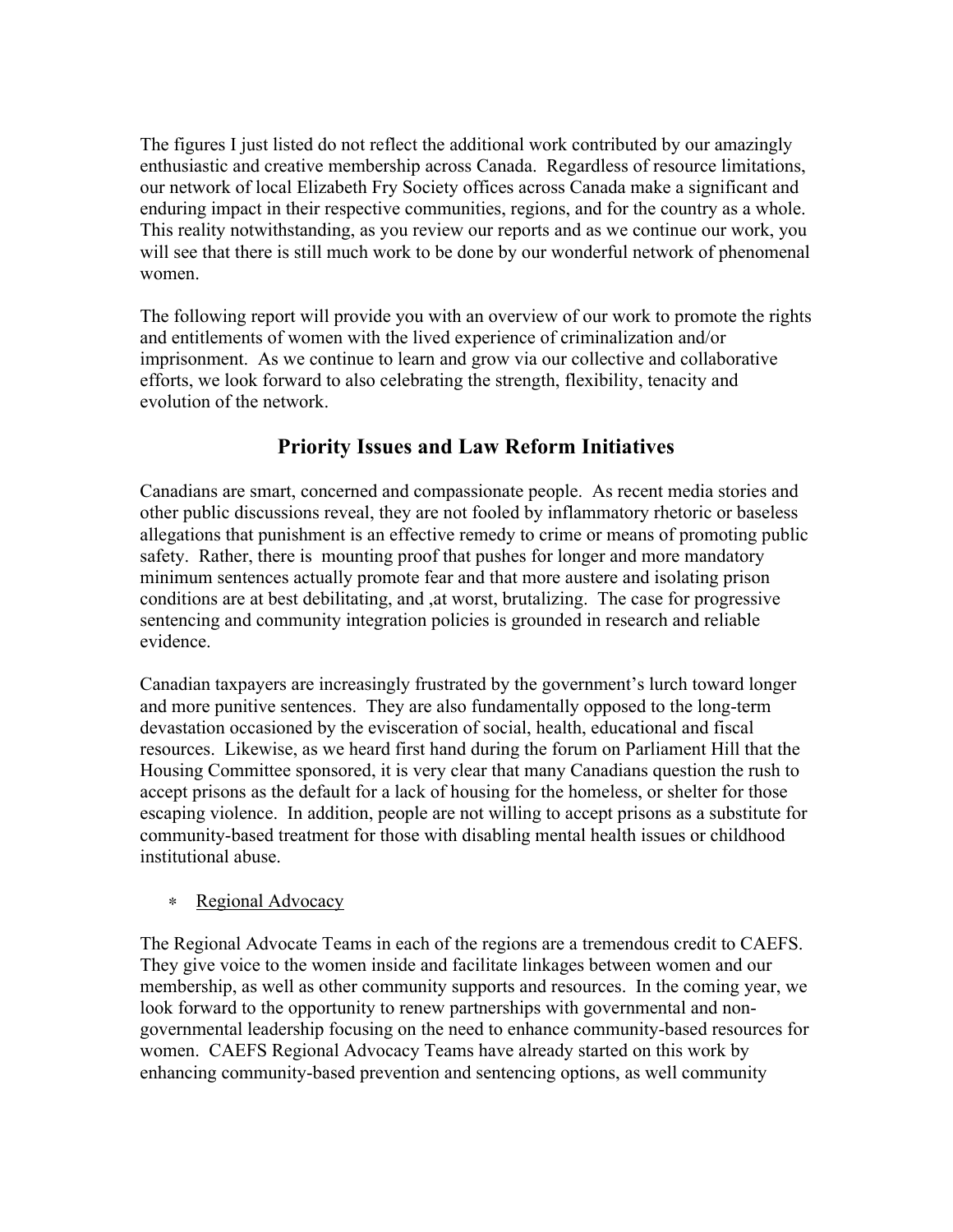integration opportunities. I encourage all of you to request and read their reports in order to further update yourselves regarding the matters that are of relevance to the women.

#### ∗ 'Management Protocol' Regime

The Correctional Service of Canada (CSC) currently labels four women as being subjected to their 'management protocol'. All four are Indigenous women from the Prairie Region who remain in conditions of confinement that violate rights that are enshrined in the *Canadian Charter of Rights and Freedoms,* the *Canadian Human Rights Act,* the *Corrections and Conditional Release Act,* and numerous international agreements and covenants to which Canada is a signatory. All four women are currently isolated in segregation units in different regional prisons for women across the country.

In his most recent annual report, the Correctional Investigator condemned and called for the termination of the protocol and the redressing of the issues created by the adoption by the CSC of this super-maximum security designation for women. The CSC consequently enlisted a former warden and a researcher to conduct a review of the protocol. They are also apparently tasked with developing ideas for alternatives to the protocol to 'manage' the women currently so designated. We continue to explore potential remedial avenues for the women.

#### ∗ Oversight of Corrections Urgently Required

CAEFS continues our pursuit of the files that Ashley Smith asked us to review on her behalf. Despite the Federal Court ruling of Mr. Justice Kelen that Ms Smith's files be released to us in accordance with her request, the Correctional Service of Canada (for the Minister of Public Safety) chose to appeal that decision. As such, more than 2<sup>1/2</sup> years after her death, Ashley's files have still not been released to us. This struggle is emblematic of the urgent need for external oversight of corrections. Given the challenges associated with our struggles to obtain remedy the this situation, one can only imagine how well nigh impossible it would be for a woman or man in prison to attempt to exercise their rights.

Ashley's family, the Correctional Investigator of Canada, Members of Parliament, as well as many organizations and individuals, including the Honourable Louise Arbour, have consequently renewed calls for the full implementation of the recommendation made by the Arbour Commission thirteen years ago. Among others, these include:

- o the need to establish external, independent correctional oversight and redress mechanisms that are comprehensive and accessible;
- o the need to correct the policies and procedures in the federal prison system which result in women, who corrections recognizes pose a low risk to public safety, being classified as maximum-security prisoners;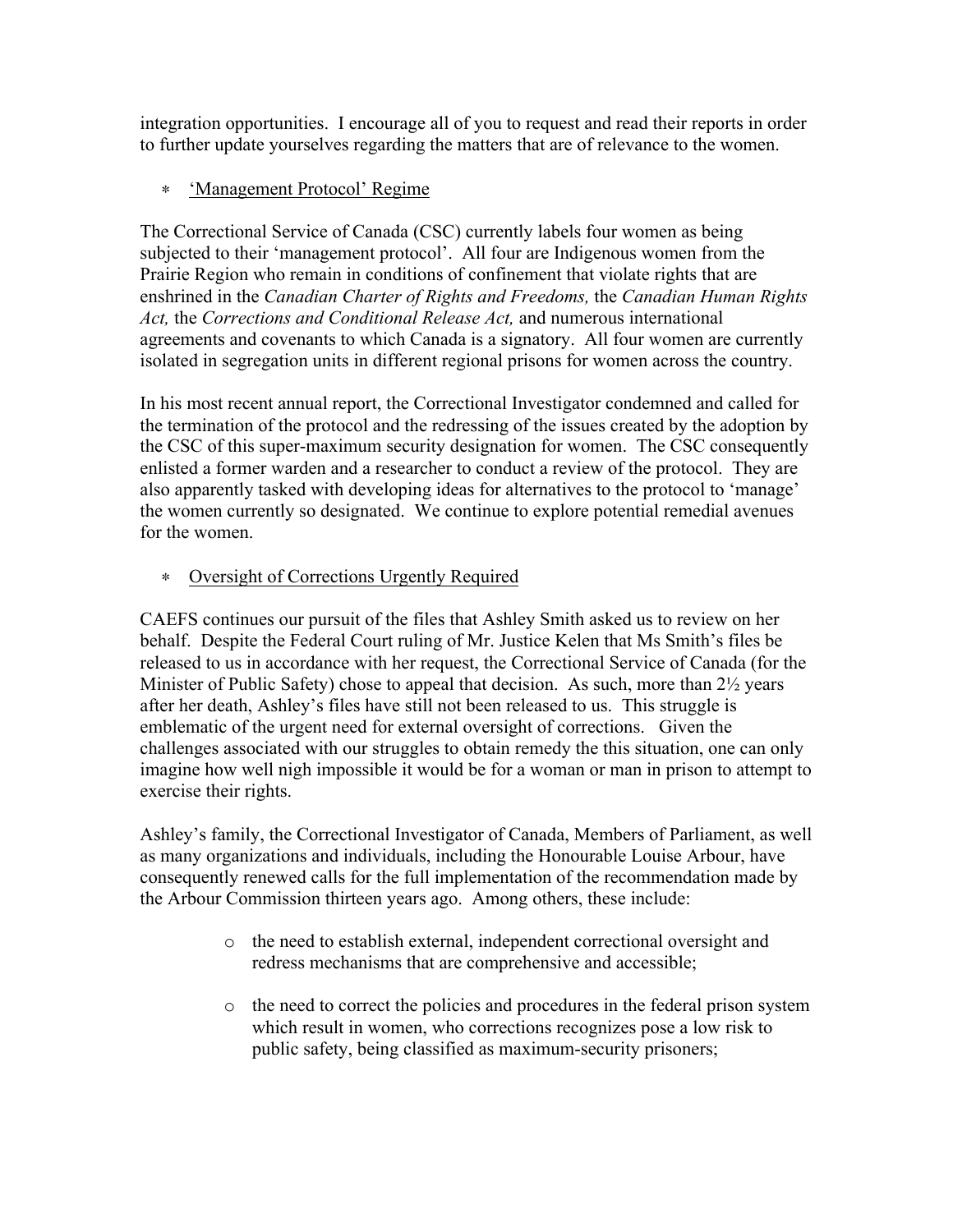- $\circ$  the need to end the use of male guards in prisons for women, as well as the need for prisoner-focused policies to end sexual harassment, exploitation and assault, as well as other abuses and misuses of power and authority;
- o judicial oversight of the use of segregation and other forms of confinement; charging practices and correctional interference with the integrity of sentences of imprisonment.

#### ∗ Criminal Justice Reforms

We are also extremely concerned about the government's regressive law and order agenda, especially the potential it has to increase the numbers of women who will be crammed into our prison system. Accordingly, we are opposed to the proliferation of mandatory minimum and longer prison sentences, as well as the cuts to programs and services within prisons for adults and youth. We also reiterate our concerns that youth not be subjected to adult penalties for juvenile errors. We have ensured that our Members of Parliament, Senators, media and the general public are aware of our concerns. We are also remind them that, paradoxically, Canada is on a trajectory in pursuit of U.S. criminal justice policies of decades past, at the same time as the United States is retreating from such agenda.

The Parliamentary Budget Officer (PBO) is currently working on the financial implications of some of the new legislation. Along with a number of others with expertise in institutional housing, costing and long term planning and cost projections, I participated in a panel assembled by the PBO to help cost the legislation. Although the plans were originally to try to cost out a number of the pieces of legislation, the task proved so complex, that the PBO focused on Bill C-25 alone. That is the legislation referred to as the "truth in sentencing" act that Parliament passed in 2009.

Bill C-25 limits the discretion of judges to credit time served in pre-sentence custody. Judges had this discretion in order to permit them to credit pre-trial detention in a manner that recognized the disproportionally egregious conditions and lack of treatment and other services for those awaiting trial. Along with the John Howard Society of Canada (JHSC), the Canadian Association of Elizabeth Fry Societies (CAEFS) commends the work of the Parliamentary Budget Office (PBO) for their thorough and rigorous analysis of Bill C-25,

Correctional Services Canada estimates that it will add between 10-11% to Canada's federally sentenced prison population, requiring a costly expansion of Canada's prison infrastructure. Meanwhile our crime rate continues its long-term decline. The PBO financial analysis reveals that the government has been less than forthcoming about the cost of this and other planks of its criminal justice platform. Within less than 24 hours of being asked about the costing of the Bill by the media, the department's estimates soared 2200% from 90 million to 2 billion. The PBO estimates the costs as much higher still.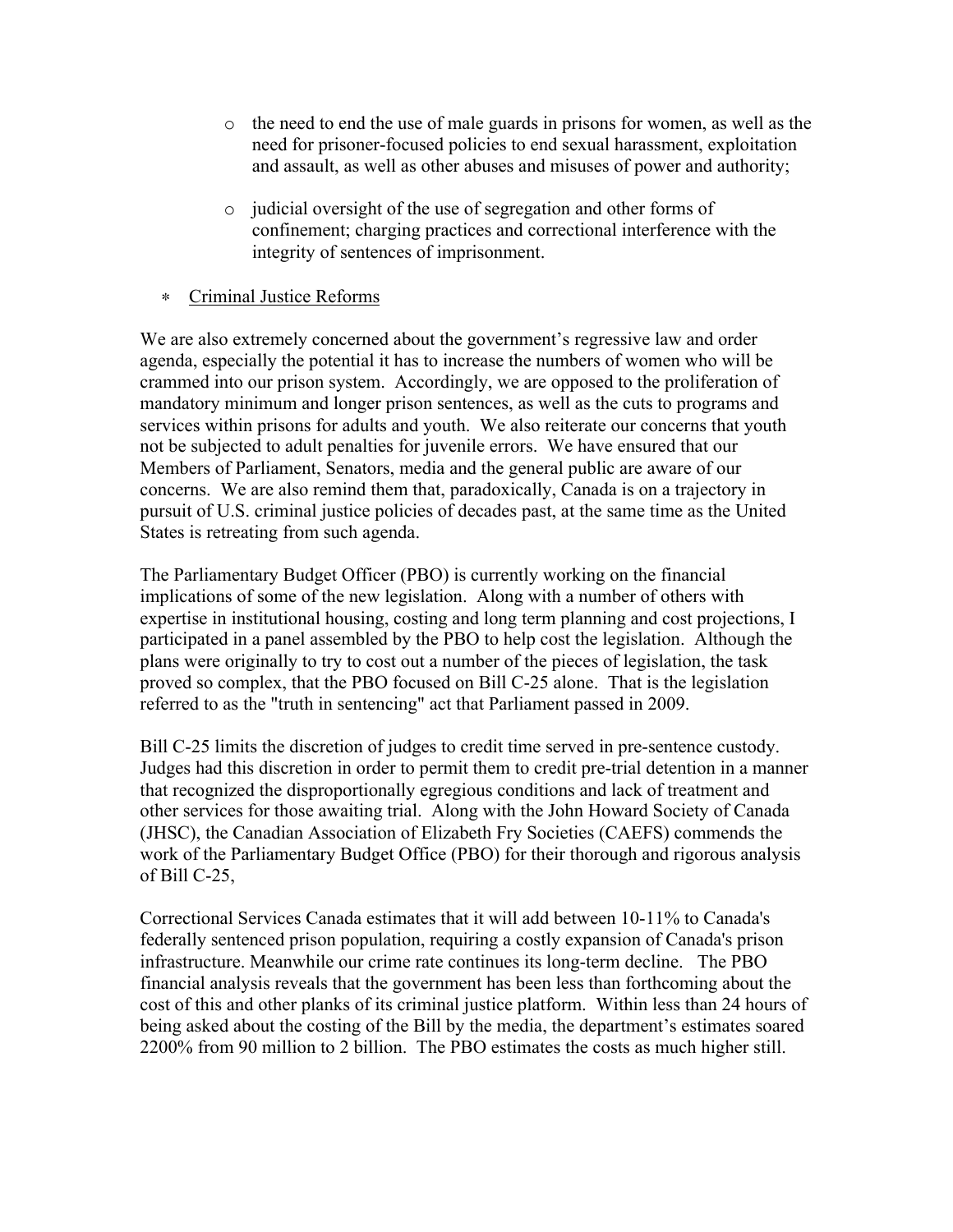Canadians are being tricked into believing that this and other new laws will make our communities safer. This is the opposite of truthfulness and it comes with an enormous human and financial cost, and at a time when these sorts of measures in the United States are bankrupting state governments and leaving more and more citizens without adequate health care, social services, or educational opportunities. We deserve to know what these law reform measures are going to actually cost us, as well as how they will be funded, so we are encouraging our membership to ask their Members of Parliament to repeal this legislation and request that they fulfill their fiduciary responsibility to Canadians and identify how and why they plan to vote one way or the other on future bills.

We are also asking all of our members to ask such pointed questions as: Will these new laws result in a greater likelihood that our children go without medical care unless we can pay for it? Will it leave your brother homeless? Will our fathers lose their veteran's pensions? Will our grandchildren have even less access to good public education? Will my sister be criminalized and imprisoned when her mental illness goes untreated and she panics on the street corner? This Bill is not at all about truthfulness. Canadians deserve to know at what cost these destructive and fear-inducing measures are being introduced.

We continue to mourn the loss of Ashley Smith and currently await the commencement of the inquest in to her death. Too many others are similarly languishing in isolation, in segregation cells where their treatment creates or exacerbates mental health issues. This year, and in the future, we will continue to advocate for those with mental health issues to be dealt with extra-judicially when and wherever possible. Furthermore, we will continue to work to extricate from the criminal justice and correctional systems, those who have previously been ensnared in those ever widening, deepening and increasingly sticky nets. As our President has reminded us often, we cannot stand idly by and let the decimation of human and Charter rights for these women continue.

Earlier this decade, CAEFS decided to start to approach the United Nations with concerns about the manner in which Canada is increasingly making legislative, policy and fiscal decisions that are increasing the marginalization, victimization, criminalization and imprisonment of women, poor people, racialized people – especially our Indigenous sisters, and those with disabling mental health issues. We have also reiterated our requests to the UN to call upon Canada to establish external, independent correctional oversight and redress mechanisms that are comprehensive and accessible.

Committees examining Canada's record with respect to human rights, women's rights, prisoners' rights, civil and political rights, as well as children's rights, have already voiced their clear and cogent denunciation of the policies and procedures in the federal and youth prison systems which results in the over-classification, segregation and disciplining of women and girls, as well as the discriminatory treatment of racialized and disabled women.

Canada used to have an enviable reputation when it came to protecting and promoting human rights throughout the world. We will continue to encourage the Canadian public to ensure that our Government works to regain that reputation, starting with a renewed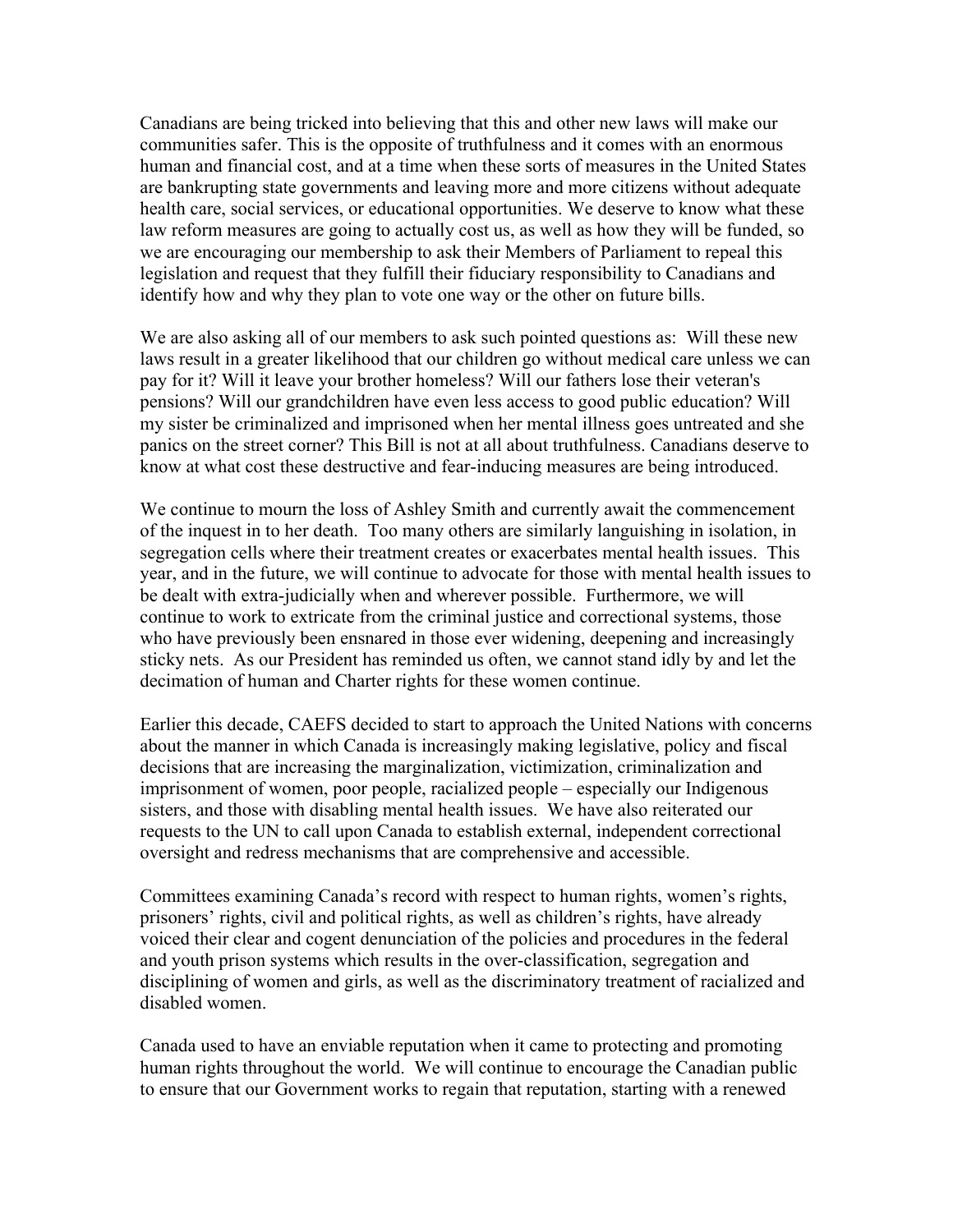commitment to respecting and upholding human and Charter protected rights for all Canadians, regardless of their sex, race, ability, sexual orientation or politics.

### **Public Education and Proactive Agenda**

#### ∗ Human Rights in Action (HRIA)

Another significant cause for celebration this year was the completion of our five provincial Human Rights in Action training initiatives. In the coming year, we will complete the publication and distribution of the Human Rights in Action manuals for women in provincial lock-up and jails in British Columbia, Saskatchewan, Ontario, Quebec and New Brunswick. The feedback from women inside, as well as CAEFS and correctional staff alike continues to be extremely positive.

#### ∗ Housing Forum

On May 3-4, 2010, the CAEFS Housing Committee, co-chaired by Jennifer Harrington and Paula King, launched National Elizabeth Fry Week with a forum on Parliament Hill. Entitled, *Help Make Canada a Better Place for Women,* this well-attended event highlighted the importance of ensuring that relevant community-based accommodation, mental health support, educational and social services exist for women in girls.

By focusing on the housing needs in particular, the forum presenters identified some of the ways in which such resources are vital to both preventing women from being marginalized, victimized, criminalized and imprisoned, but also to assisting in the community integration process for women who are exiting prison. Please review the report of the committee for more details about the forum and stay tuned for the pod casts of the many incredible presentations made by our members and our allies.

## **Concluding Comments**

As I continue in this, my nineteenth year with CAEFS, I remain grateful for the incredible privilege it has been to work on an ever-evolving agenda, and I believe I will always be in awe of the most amazing women I have ever had the privilege of knowing. The marginalized, victimized, criminalized and institutionalized women with and on behalf of whom we work continue to challenge and inspire me. The personalities and activities throughout our membership continue to enliven my interest and enthusiasm for this work, and I am in awe of the energy and creativity of our staff and volunteers throughout the country.

I am always especially appreciative of the marvelous group of women from across the country, who volunteer their valuable expertise, energy and time to lead this organization and form the Board of Directors of the Canadian Association of Elizabeth Fry Societies. You are the engine and imagination of CAEFS and you keep us moving forward. Thank